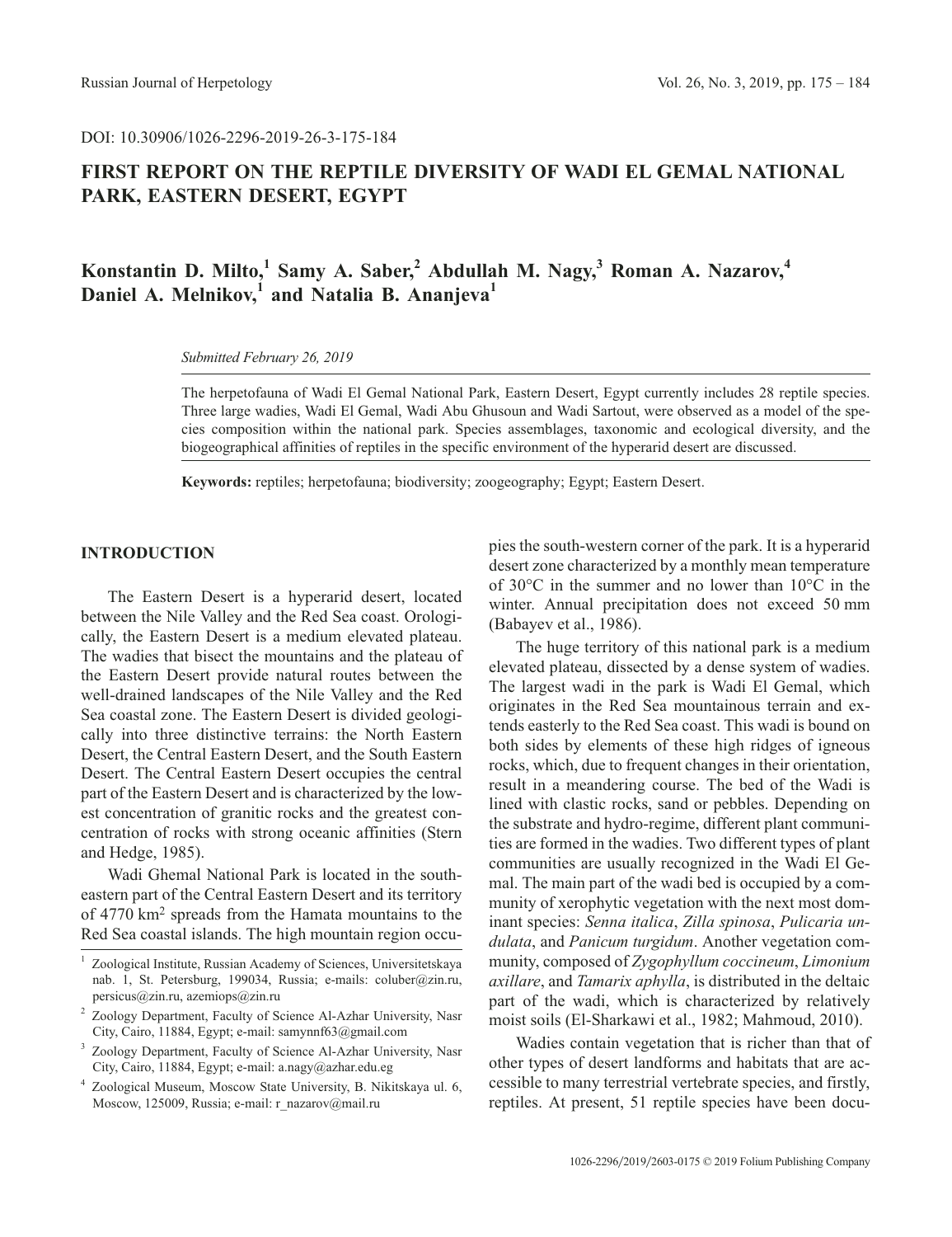mented in the Eastern Desert and 27 species have been documented in the Central Eastern Desert (Baha El Din, 2006; Milto, 2017).

Despite the well-studied flora of the Eastern Desert and Wadi El Gemal National Park (El-Sharkawi et al., 1982; Mahmoud, 2010; Galal, 2011; Galal and Fahmy, 2012; Mahmoud and Gairola, 2013), zoological studies have been relatively infrequent (Frazier and Salas, 1984; Baha El Din, 2006; Attum et al., 2009). In fact, there have been no vertebrate diversity studies in the territory of Wadi El Gemal National Park. Data on herpetofauna is not complete and only documented in Baha El Din (2006). In this paper, we discuss the diversity and biogeography of reptiles in this national park and the Central Eastern Desert of Egypt.

## **MATERIAL AND METHODS**

We conducted herpetological surveys in Wadi El Gemal National Park in September – October 2014, May 2015, January 2017 and March – April 2018. Nine wadies in protected area were observed: Wadi Lahmi, Wadi El Gemal, Wadi Abu Ghusoun, Wadi El Abyad, Wadi Sartout, Wadi Huluz, Wadi Nugruz, Wadi Skeet, and Wadi Al Mokhatatah (Fig. 1).

The inventory techniques included random quadrat searches, cruise collecting along transects, and general random collecting. All suitable habitats — sand and gravel wadi beds, wadi sides, rocky slopes, small gorges and rocky wadies, sandy areas, bushes, trunks of trees (Acacia, Balanites), sand dunes and building walls were observed. The following information was recorded for each specimen: date, locality, approximate time of collection, microhabitat, elevation, age and sex. Photographs of animals and biotopes was taken *in situ*, and all records were tied to GPS coordinates. The preliminary description of vegetation included dominant species and was based on field observations along transects in the most typical reptile habitats.

## **RESULTS AND DISCUSSION**

#### **Checklist**

Our survey of field work in the park resulted in 111 records of 20 reptile species (*Hemidactylus robustus* Heyden, *Pristurus flavipunctatus* Rüppell, *Ptyodactylus hasselquistii* (Donndorff), *Ptyodactylus siphonorhinus* Anderson, *Stenodactylus sthenodactylus* (Lichtenstein), *Tropiocolotes bisharicus* Baha El Din, *Tropiocolotes steudneri* (Peters), *Agama spinosa* Gray, *Pseudotrapelus chlodnickii* Melnikov, Œmie³owski, Melnikova, Nazarov et Ananjeva, *Uromastyx ocellata* Lichtenstein, *Acanthodactylus boskianus* (Daudin), *Mesalina guttulata* (Lichtenstein), *Mesalina rubropunctata* (Lichtenstein), *Ophisops elbaensis* Schmidt et Marx, *Varanus griseus* (Daudin), *Spalerosophis diadema* (Schlegel), *Psammophis aegyptius* Marx, *Cerastes cerastes* (Linnaeus), see Figs. 2 and 3). Herein, we provide three new species records for Wadi El Gemal National Park (*Ophisops elbaensis*, *Varanus griseus*, and *Spalerosophis diadema*) and two new species records for the Central Eastern Desert (*Ophisops elbaensis* and *Spalerosophis diadema*). Range extensions into the Eastern Desert for two reptile species (*Tropiocolotes bisharicus* and *Ophisops elbaensis*) were also recorded (Milto et al., 2018). According to an analysis of our data and literature sources, 28 reptile species belonging to 22 genera and 11 families were documented in Wadi El Gemal National Park (Table 1).

#### **Species assemblages —**  $\alpha$  **Diversity**

The total and component compositions of the three typical wadi herpetofaunas are summarized here. These three wadies, Wadi El Gemal, Wadi Abu Ghusoun and Wadi Sartout, were observed as a model of species composition in the national park. Wadi El Gemal extends in the west-east direction and is characterized by the most diverse environmental conditions, such as soil type, plant communities and animal species assemblages. The remaining wadies were less-intensely surveyed and, as expected, their species counts were lower. Thus, these herpetofaunas serve as touchstones for the less-thoroughly inventoried sites.

1.1. The upper stream of Wadi El Gemal<br>  $33'31.5''$  N  $34^{\circ}48'22.6''$  E -  $24^{\circ}32'15.0''$  N 1.1. The  $(24^{\circ}33'31.5'$ 34°48'22.6" E 24°32'15.0" N (24°33′31.5′<br>34°44′39.8′′  $34^{\circ}44'39.8''$  E) is an enlarged sandy valley, passing into a plain. Woody perennials are represented here by the sparse trees of *Acacia tortilis* and *Balanites aegypthiacus*, and the sporadic distributed bush species *Leptadenia pyrotechnica*. Ground vegetation is well-developed and composed mainly of *Zilla spinosa* and sporadically of *Cotula cinerea* and *Citrullus colocynthis*. A number of reptile species were recorded here: *Agama spinosa*, *Uromastyx ocellata*, *Acanthodactylus boskianus*, *Mesalina guttulata*, *Ptyodactylus hasselquistii*, *P. siphonorhinus*, *Stenodactylus sthenodactylus*, *Psammophis aegypthius*, and *Cerastes cerastes*. A dominance of the terrestrial ground dwelling species and a small portion of the petrophilous species, such as *Agama spinosa*, *Ptyodactylus hasselquistii*, *P. siphonorhinus*, recorded mainly on the high rock habitats, are typical for this area (Table 1).

1.2. In the middle stream of Wadi El Gemal, our study area was located near the confluence with Wadi Al<br>Mokhatatah (24°33'45.9" N 34°51'21.1" E). There are Mokhatatah (24°33'45.9" N 34°51'21.1" E). There are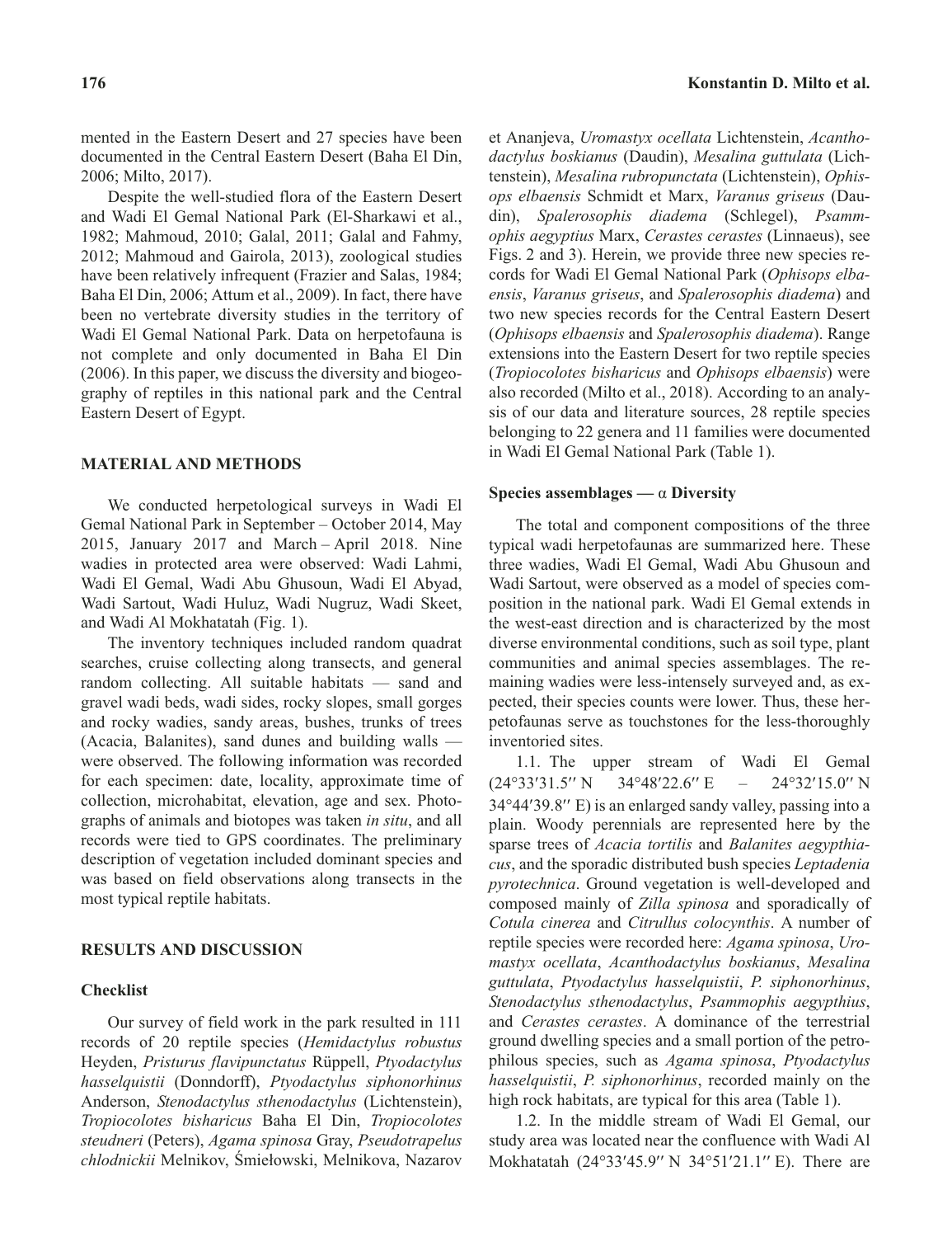

**Fig. 1.** Typical landscapes of Wadi El Gemal National Park: *a*, Wadi El Gemal, middle stream; *b*, Wadi Sartout.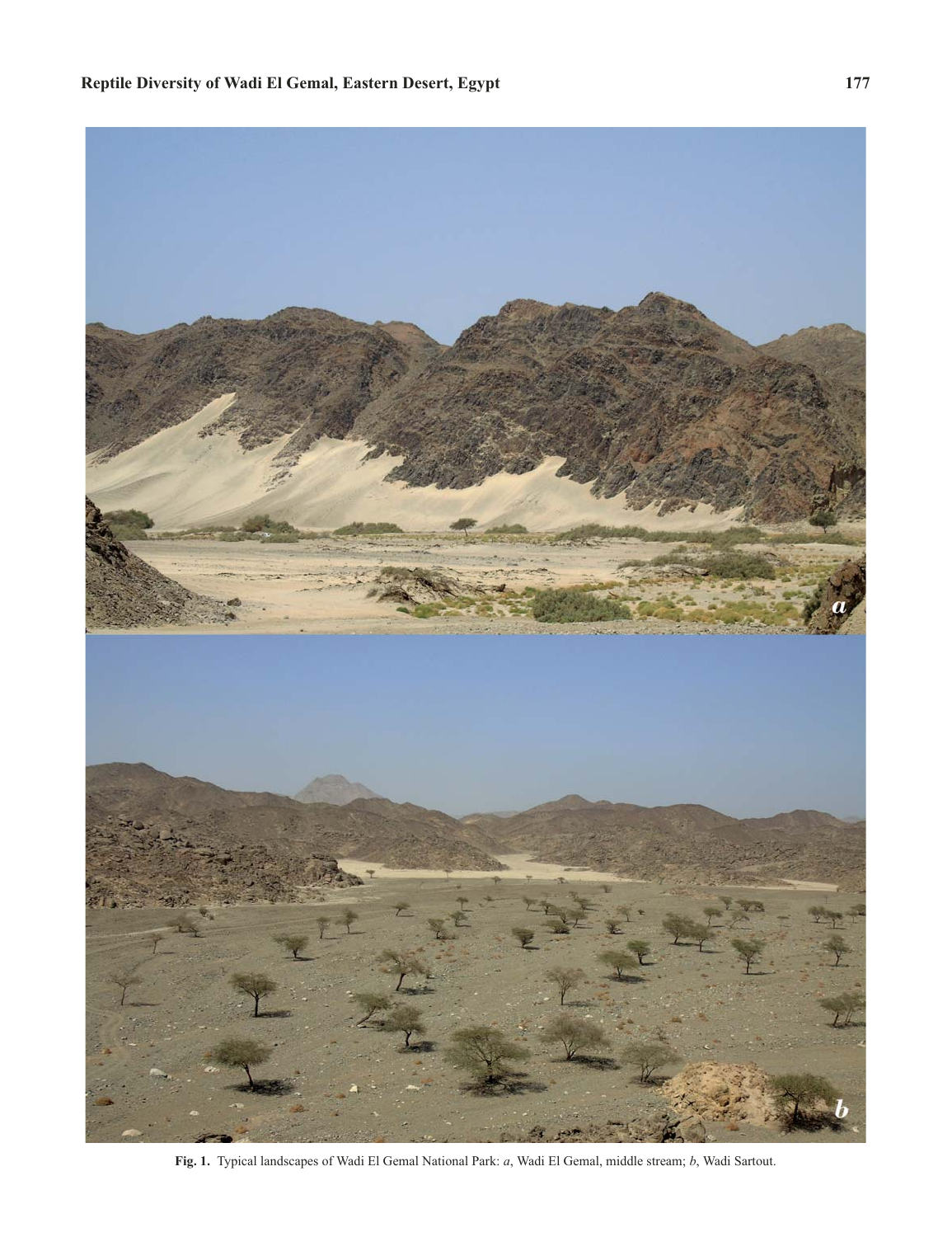

**Fig. 2.** Gekkonid, phyllodactylid and sphaerodactylid lizards from Wadi El Gemal National Park: *a*, *Stenodactylus sthenodactylus*, Wadi El Gemal; *b*, *Tropiocolotes bisharicus*, Wadi Sartout; *c*, *Tropiocolotes steudneri*, Wadi El Ghusoun; *d*, *Tropiocolotes steudneri*, Wadi El Gemal; *e*, *Ptyodactylus hasselquistii*, Wadi Sartout; *f*, *Ptyodactylus siphonorhinus*, Wadi El Gemal; *g*, *Tarentola annularis*, near southern border of national park; *h*, *Pristurus flavipunctatus*, Wadi El Gemal.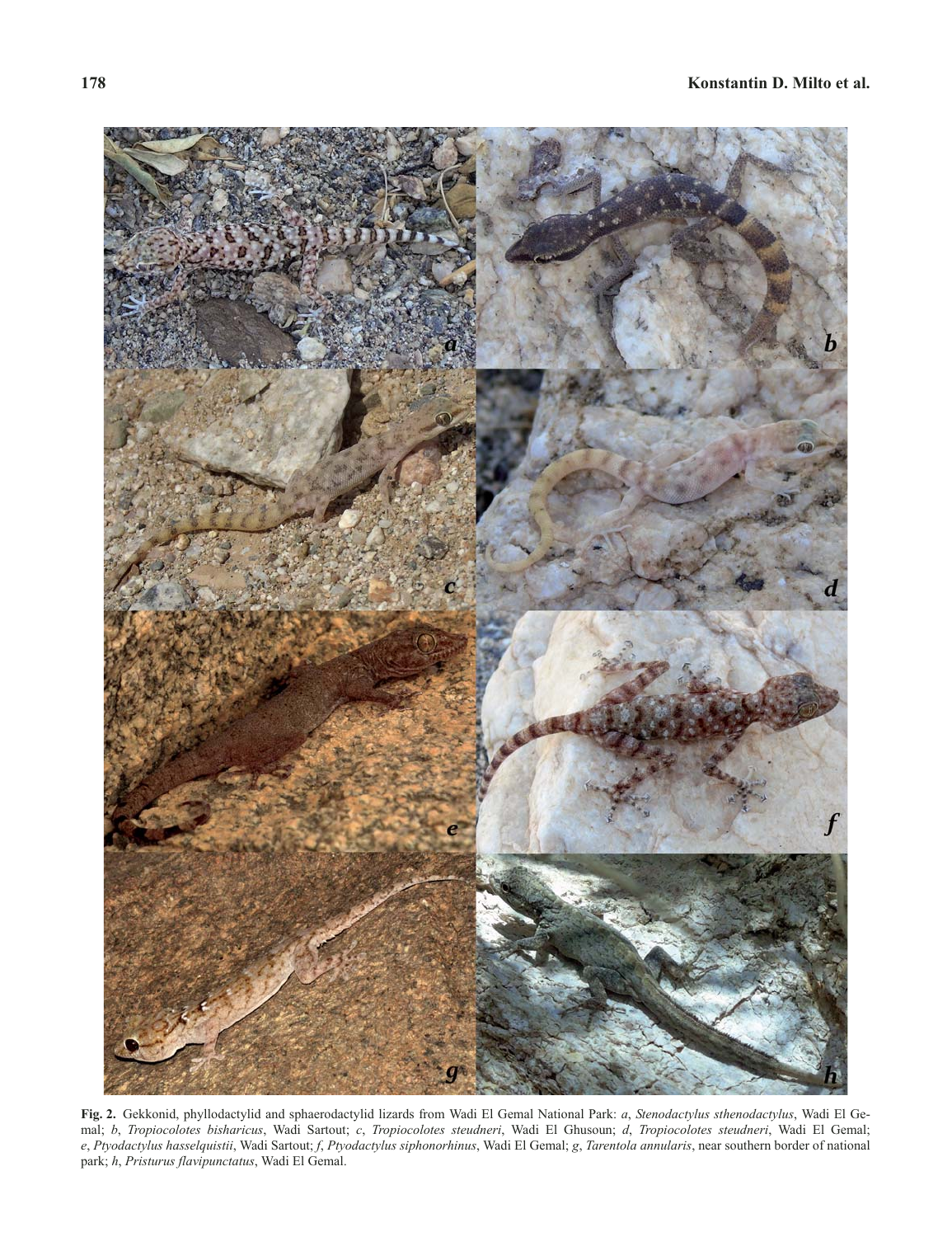

**Fig. 3.** Agamid and lacertid lizards and snakes from Wadi El Gemal National Park: *a*, *Agama spinosa*, Wadi El Gemal; *b*, *Pseudotrapelus chlodnickii*, Wadi Sartout; *c*, *Uromastix ocellata*, Wadi Sartout; *d*, *Acanthodactylus boskianus*, Wadi El Gemal; *e*, *Mesalina guttulata*, Wadi El Gemal; *f*, *Psammophis aegyptius*, Wadi Abu Ghusoun; *g*, *Cerastes cerastes*, near southern border of national park; *h*, *Echis coloratus*, near southern border of national park.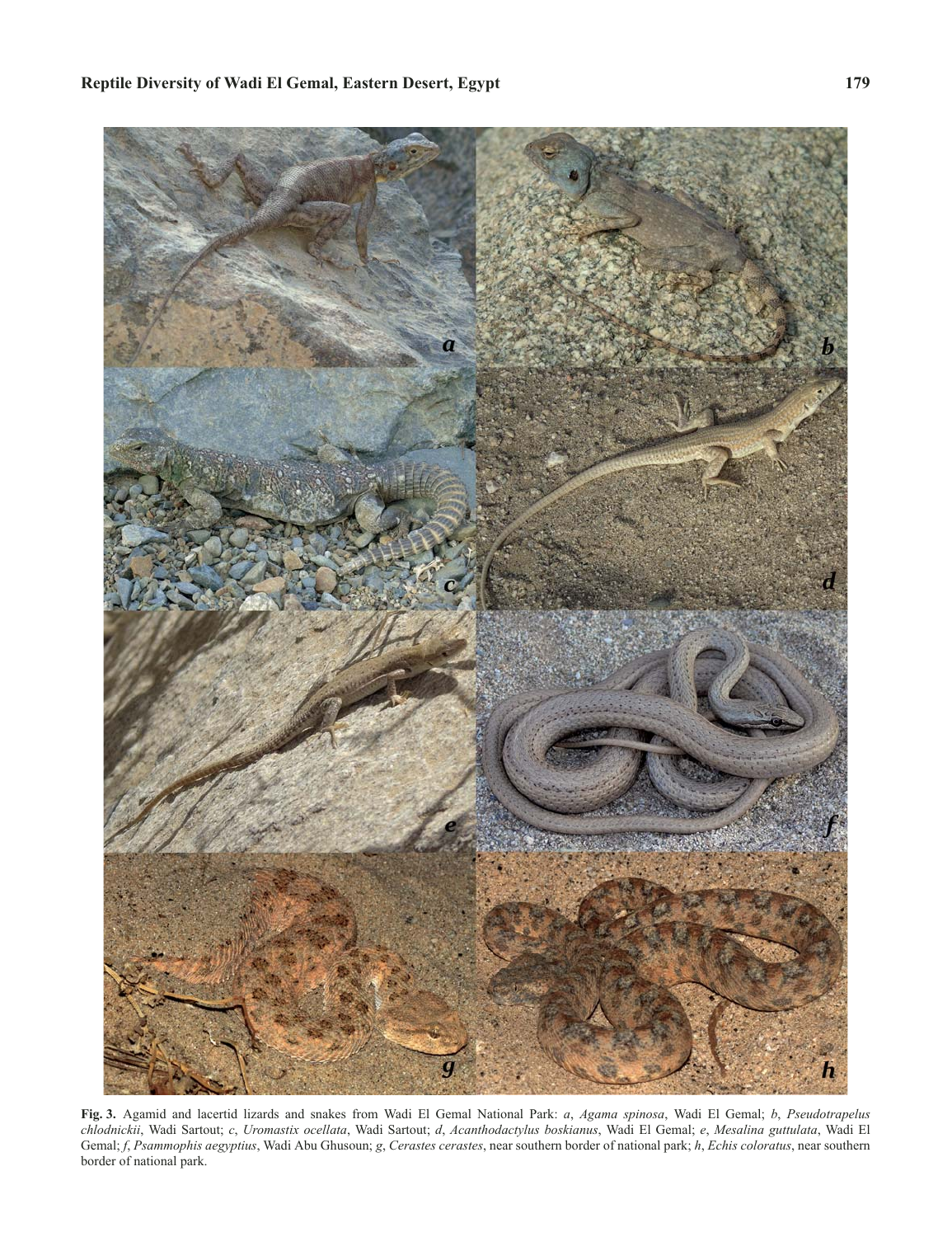wide valleys with sandy-clay bottoms and fixed dunes. Woody plants were represented by *Acacia tortilis* and *Balanites aegypthicus*, and in the lower part of the wadi, near the delta associates, *Tamarix nilotica* and *Zygophyllum coccineum* are found. The hillocks in the central part are sporadically covered by the large bushes of *Salvadora persica*, and the associates are *Zilla spinosa*, *Leptadenia pyrotechnica*, *Pulicaria undulata*, and *Zygophyllum coccineum*. The wadi bed is inhabited by several species of reptiles: *Uromastyx ocellata*, *Tropiocolotes steudneri*, *Acanthodactylus boskianus*, *Mesalina guttulata*, *Psammophis aegypthius*, *Spalerosophis diadema*, *Cerastes cerastes*, and *Varanus griseus*. *Pristurus flavipunctatus* was encountered on the *Balanites* trunks. Wadi walls and rocks are a suitable habitat for *Agama spinosa*, *Ptyodactylus hasselquistii*, *P. siphonorhinus*; rocks, screes and rocky slopes are inhabited by *Uromastyx ocellata*, *Mesalina guttulata*, and *Psammophis aegypthius*.

Species **Species Locality records Habitat** Habitat Sources *Hemidactylus robustus* Wadi Lahmi On the buildings, rare on the ground Baha El Din, 2006; Milto, 2017 *Hemidactylus turcicus* Wadi El Gemal Island, Qulan Island On the buildings, rare on the ground Baha El Din, 2006 *Pristurus flavipunctatus* Wadi Lahmi, Wadi El Gemal, Gebel Hamata, Wadi Abu Ghusoun, Wadi Sartout *Acacia*, *Balanites*, and *Tamarix* trees Baha El Din, 2006; Milto, 2017; Our data *Ptyodactylus hasselquistii* Wadi El Gemal, Wadi Abu Ghusoun, Wadi Sartout, Wadi Huluz, Wadi Lahmi Rocks, boulders, ledges, *Acacia* trees, building walls Baha El Din, 2006; Milto, 2017; Our data *Ptyodactylus siphonorhinus* Wadi El Gemal, Wadi Abu Ghusoun, Wadi Sartout Rocks, boulders, ledges, wadi walls Our data *Stenodactylus sthenodactylus* Wadi El Gemal Sandy wadi bed Our data *Tarentola annularis* Wadi El Gemal Cliffs, boulders, buildings, ruins Baha El Din, 2006 *Tropiocolotes bisharicus* Wadi El Rada, Wadi Sartout Sandy wadi bed with boulders and *Acacia* trees Baha El Din, 2006; Our data *Tropiocolotes steudneri* Wadi El Gemal, Wadi Abu Ghusoun, Wadi Lahmi Sandy wadi beds, sandy plain with small ledges Baha El Din, 2006; Milto, 2017; Our data *Agama spinosa* Wadi El Gemal, Wadi Abu Ghusoun, Wadi Sartout, Wadi Al Mokhatatah, Wadi Huluz, Wadi Nugruz Rocks, cliffs, and rocky wadies Baha El Din, 2006; Our data *Pseudotrapelus chlodnickii* Wadi Abu Ghusoun, Wadi Sartout Boulders, rocky slopes, rocky outcrops Baha El Din, 2006; Our data *Uromastyx ocellata* Wadi El Gemal, Wadi Abu Ghusoun, Wadi Sartout, Wadi Nugruz, Wadi Seket Mountainous deserts, wadies with rocky sides and *Acacia* trees Baha El Din, 2006; Our data *Acanthodactylus boskianus* Wadi El Gemal, Wadi Abu Ghusoun, Wadi Nugruz, Wadi Huluz, Wadi Lahmi Coarse substrate with moderate vegetation, sandy wadi beds, littoral dunes Baha El Din, 2006; Milto, 2017; Our data *Acanthodactylus scutellatus* Wadi El Gemal Sandy plains, dunes, sandy wadies Baha El Din, 2006 *Mesalina guttulata* Wadi El Gemal, Wadi Sartout, Wadi Huluz, Wadi Lahmi Gravel plain with stones in mountains, small rocky wadies Baha El Din, 2006; Milto, 2017; Our data *Mesalina martini* Wadi El Gemal Sandy substrate among halophytic vegetation Baha El Din, 2006 *Mesalina rubropunctata* Red Sea coastal plain, Wadi El Gemal Island, Wadi Lahmi Sandy and gravely deserts, wide sandy wadies Baha El Din, 2006; Milto, 2017 *Ophisops elbaensis* **Wadi Sartout** Rocky slopes of the hills **COU** data *Varanus griseus* Wadi El Gemal Sand and gravel wadi Our data *Chalcides ocellatus* Wadi El Gemal Littoral marshes in the mouth of wadi Baha El Din, 2006 *Rhagerhis moilensis* Coastal plain Littoral marshes Baha El Din, 2006 Platyceps saharicus Coastal plain Rocky areas, wadies Baha El Din, 2006 *Psammophis aegyptius* Wadi El Gemal, Wadi Abu Ghusoun, Wadi Huluz, Wadi El Qulan Sandy wadi beds with stones, rocky slopes, *Acacia* trees Baha El Din, 2006; Gonçalves et al., 2018; Our data *Spalerosophis diadema* **Wadi El Gemal** Rocky wadi side Our data *Cerastes cerastes* Wadi El Gemal Sandy and gravel wadies with vegetation Baha El Din, 2006; Our data *Echis coloratus* Widespread in the Eastern Desert Slopes with boulders, rocky wadies Baha El Din, 2006 *Chelonia mydas* **Qulan islands**, Wadi El Gemal islands, Marsa Wadi Gemal, Sharm El Luli Sandy bays with sea grass bed Baha El Din, 2006; Milto, 2017 *Eretmochelys imbricata* Qulan islands, Wadi El Gemal islands, Marsa Wadi Gemal, Marsa Wadi Lahmi Along the coral reefs in shallow waters Baha El Din, 2006; Milto, 2017

**TABLE 1.** Locality Records and Habitats of Reptiles from Wadi El Gemal National Park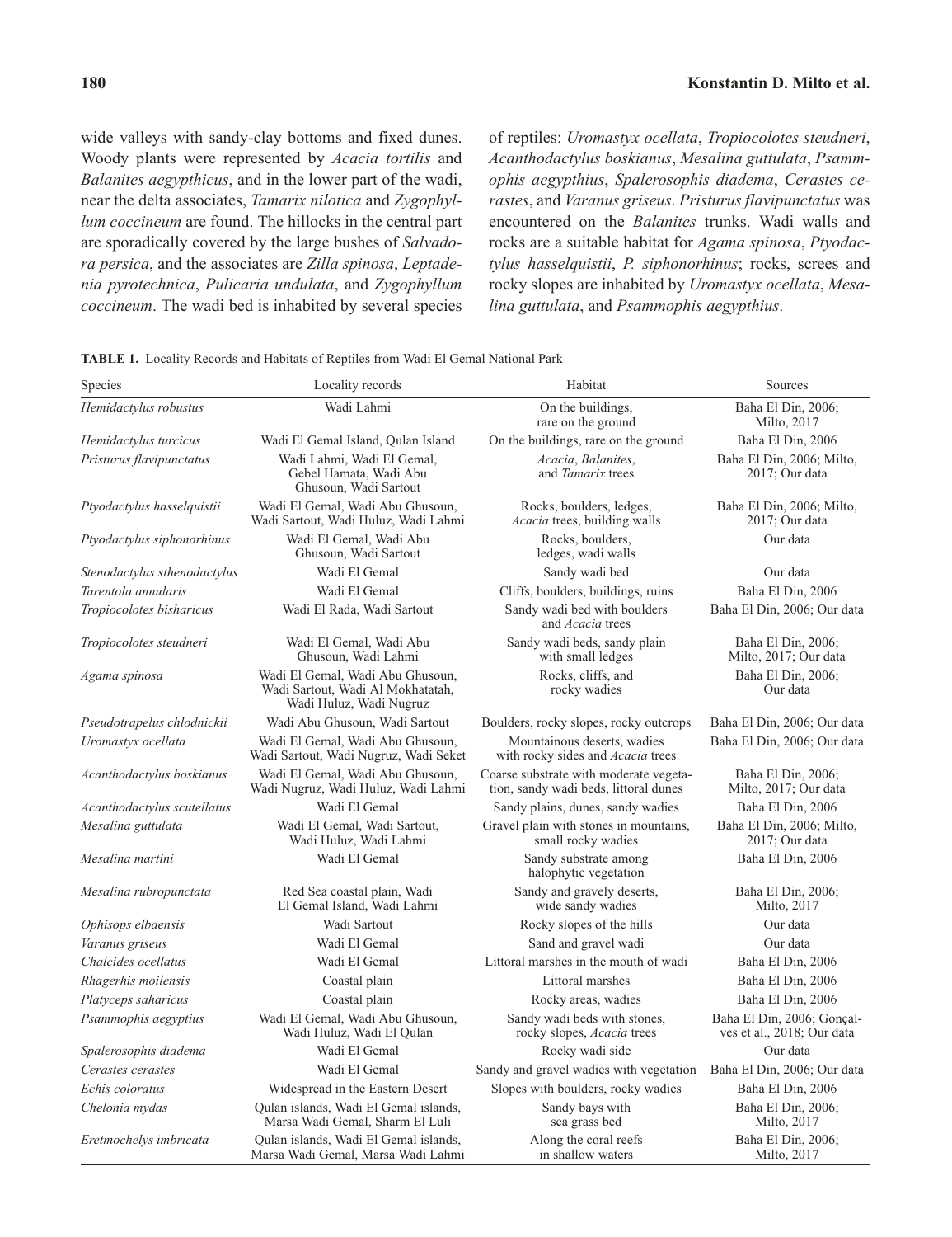1.3. The lower stream of Wadi El Gemal<br>  $38'33.0''$  N  $35^{\circ}02'30.7''$  E – 24°39′53.7″ N 1.3. The<br>( $24^{\circ}38'33.0'$ 35°02'30.7" E Gemal<br>53.7" N  $(24^{\circ}38'33.0'' \text{ N } 35^{\circ}02'30.7'' \text{ E } - 24^{\circ}39'53.7'' \text{ N}$ <br> $35^{\circ}06'33.6'' \text{ E}$  is a wide valley passing into a coastal plain. The wadi flow is a sand desert with a number of stones and boulders. The dominant plant association is composed of *Zilla spinosa*, *Zygophyllum coccineum*, *Z. simplex* and large specimens of *Tamarix nilotica*, forming accumulated sand hillocks. The coastal part represents a plain with saline soil and typical halophytic vegetation. Near the foot of the coastal mountains, *Acacia tortilis* and *Balanites aegypthiacus* were found in small numbers. Reptiles were represented by a number of species. Everywhere, we encountered the ubiquitous species *Acanthodactylus boskianus*, and the foothills were inhabited by *Pristurus flavipunctatus*. According to Baha El Din (2006), some species were found only on the coastal plain: *Acanthodactylus scutellatus*, *Mesalina martini*, *M. rubropunctata*, and *Platyceps saharicus*. The specific habitat of the littoral marshes is suitable for a single reptile species, *Chalcides ocellatus*. The deltaic part of Wadi El Gemal is characterized by an original plant community of the coastal plain (*Zygophyllum album*, *Sarcocornia fruticosa*, *Suaeda monoica*, *Tamarix nilotica*, *T. aphylla*). A specific herpetocomplex of plain dweller species is formed here. In addition, the littoral zone of the Marsa Wadi Gemal is the habitat and breeding place for two marine species — *Chelonia mydas* and *Eretmochelys imbricata*. 'y*s imbricata*.<br>2. Wadi Abu Ghusoun (24°16' 4°16′50.5″ N

2. Wadi Abu Ghusoun (24°16'50.5" N<br>35°00'15.4" E – 24°25'08.2" N 35°07'29.3" E) is a wadi 2. Wadi Ghusoun with sand flow and a rarefied association of *Acacia tortilis* and *Balanites aegypthiacus*. A monodominant association of *Acacia tortillis* is typical for the deltaic part. *Pulicaria incisa* and *Zygophyllum simplex* are common in the wadi. The following reptiles were recorded here: *Agama spinosa*, *Pseudotrapelus chlodnickii*, *Uromastyx ocellata*, *Ptyodactylus hasselquistii*, *P. siphonorhinus*, *Pristurus flavipunctatus*, *Tropiocolotes steudneri*, and *Psammophis aegyptius*. A high-density population of *Tropiocolotes steudneri* was registered on the wadi bed. --

viocolotes steudneri was registered on the wadi bed.<br>
3. Wadi Sartout (24°19'21.6" N 35°01'23.0" E –<br>
16'33.1" N 34°59'51.9" E) is one of the wadies with a 3. Wadi Sartout  $(24^{\circ}19'21.6'' \text{ N } 35^{\circ}01'23.0'' \text{ E } - 24^{\circ}16'33.1'' \text{ N } 34^{\circ}59'51.9'' \text{ E})$  is one of the wadies with a relatively humid condition. The upper stream of the wadi is a rocky gorge where small permanent water bodies exist throughout the year and is characterized by the following mesophyllic plant species: *Juncus rigidus*, *Imperata cylindrica*, *Phragmites australis*, and even *Adiantum capillus-veneris*, which grows around the springs. *Moringa peregrina*, *Tamarix nilotica*, and the rare species *Rhus tripartita* also occur here. The lower and middle part of the wadi are characterized by a sand floor and well-developed associations of *Acacia tortilis* and *Zilla* *spinosa*. A rich diversity of both plant and animal species is typical for this wadi. Apparently, the proximity of the water sources and, as a consequence, the best moisture regime, allow mesophilic and rare species, such as *Ophisops elbaensis*, to exist here. Another rare species, *Tropiocolotes bisharicus*, lives here, on the northern limit of its distribution. *Mesalina guttulata*, *Ptyodactylus hasselquistii*, *P. siphonorhynus*, *Pristurus flavipunctatus*, *Agama spinosa*, *Pseudotrapelus chlodnickii*, *Uromastyx ocellata*, and *Psammophis aegypthius* are common too.

#### **Taxonomic and Ecological Groups —** â **Diversity**

Gekkota is the most taxonomically diverse group of reptiles in the Wadi Gemal National Park, including nine species in three families. Geckos occupy many different types of habitat: rocks, wadi walls, gorges and small rocky wadies, separately lying boulders, wadi beds and desert, and tree trunks. Several species were found exclusively or primarily on the vertical rocks, and sometimes on the *Acacia* trees (*Ptyodactylus hasselquistii*), on the rocks and boulders (*P. hasselquistii*, *P. syphonorhynus*), on the trees only (*Pristurus flavipunctatus*) and exclusively on the ground (*Stenodactylus stenodactylus*). All gecko species form three ecological groups, including petrophilous (5 species), terrestrial (3 species) and arboreal (1 species) species. Moreover, both species of *Ptyodactylus* were recorded frequently on the big stones and boulders and demonstrated the facultative petrodophilous (*P. hasselquistii* and *P. siphonorhinus*) or facultative arboreal modes of life (*P. hasselquistii* on *Acacia* trees); only *Pristurus flavipunctatus* was completely arboreal (Table 2).

The second most diverse group in the deserts of Wadi El Gemal is Lacertidae, with six terrestrial species. *Acanthodactylus boskianus* and *Mesalina guttulata* are the two most common and abundant eurytopic species. Two obligate psammophilic species, *Acanthodactylus scutellatus* and *Mesalina martini*, were recorded locally in Wadi Gemal and evidently did not have a wide distribution. Heavily dissected landscapes led to the long-term isolation of sand areas. In general, a near absence of psammophilous species is a typical characteristic for the Central Eastern Desert.

Agamid lizards are represented by three ecologically separate species. A typical petrophilous species, *Agama spinosa*, inhabits rocks, the upper line of the wadi sides and other vertical sites. *Pseudotrapelus chlodnickii* is a petrodophilous species that mainly inhabits large boulders, the lower line of rocks, small rocky ridges and outcrops. A third species, *Uromastyx ocellata*, was recorded only in mountainous and foothills areas, where it inhab-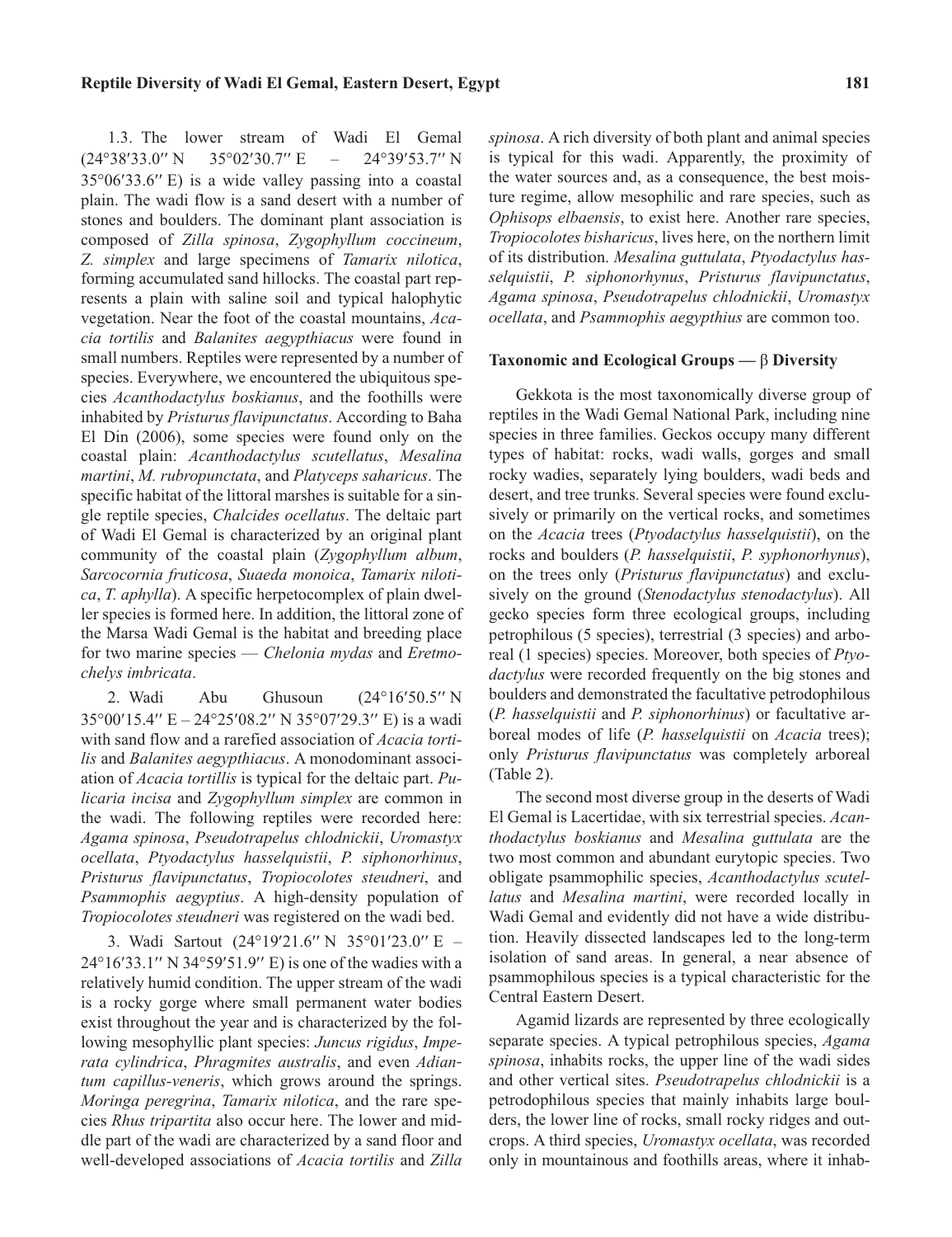| Species                      | Family            | Biographic affinities     | Ecological group                     |
|------------------------------|-------------------|---------------------------|--------------------------------------|
| Hemidactylus robustus        | Gekkonidae        | Ethiopian                 | Petrophilous                         |
| Hemidactylus turcicus        | Gekkonidae        | Meditteranean             | Petrophilous                         |
| Stenodactylus sthenodactylus | Gekkonidae        | Saharo-Sindian            | Terrestrial                          |
| Tropiocolotes bisharicus     | Gekkonidae        | Eastern Desert subendemic | Terrestrial                          |
| Tropiocolotes steudneri      | Gekkonidae        | Saharan                   | Terrestrial                          |
| Ptyodactylus hasselquistii   | Phyllodactylidae  | Saharo-Sindian            | Petrophilous/petrodophilous/arboreal |
| Ptyodactylus siphonorhinus   | Phyllodactylidae  | Eastern Desert subendemic | Petrophilous/petrodophilous          |
| Tarentola annularis          | Phyllodactylidae  | Ethiopian                 | Petrophilous                         |
| Pristurus flavipunctatus     | Sphaerodactylidae | Ethiopian                 | Arboreal                             |
| Agama spinosa                | Agamidae          | Ethiopian                 | Petrophilous                         |
| Pseudotrapelus chlodnickii   | Agamidae          | Saharan                   | Petrodophilous                       |
| Uromastyx ocellata           | Agamidae          | Ethiopian                 | Terrestrial/petrodophilous           |
| Acanthodactylus boskianus    | Lacertidae        | Saharo-Sindian            | Terrestrial                          |
| Acanthodactylus scutellatus  | Lacertidae        | Saharo-Sindian            | Terrestrial                          |
| Mesalina guttulata           | Lacertidae        | Saharo-Sindian            | Terrestrial                          |
| Mesalina martini             | Lacertidae        | Ethiopian                 | Terrestrial                          |
| Mesalina rubropunctata       | Lacertidae        | Saharan                   | Terrestrial                          |
| Ophisops elbaensis           | Lacertidae        | Eastern Desert subendemic | Terrestrial                          |
| Chalcides ocellatus          | Scincidae         | Saharo-Sindian            | Terrestrial                          |
| Varanus griseus              | Varanidae         | Saharo-Sindian            | Terrestrial                          |
| Platyceps saharicus          | Colubridae        | Saharo-Sindian            | Terrestrial                          |
| Spalerosophis diadema        | Colubridae        | Saharo-Sindian            | Terrestrial                          |
| Rhagerhis moilensis          | Lamprophiidae     | Saharo-Sindian            | Terrestrial                          |
| Psammophis aegyptius         | Lamprophiidae     | Saharan                   | Terrestrial/semiarboreal             |
| Cerastes cerastes            | Viperidae         | Saharo-Sindian            | Terrestrial                          |
| Echis coloratus              | Viperidae         | Saharo-Sindian            | Terrestrial                          |
| Chelonia mydas               | Cheloniidae       | Circum-subtropical        | Aquatic                              |
| Eretmochelys imbricata       | Cheloniidae       | Pantropical               | Aguatic                              |

**TABLE 2.** Biogeographic Affinities and Ecological Groups of Reptile Species from Wadi El Gemal National Park

ited wadies, gorges and rocks and can be attributed to the terrestrial/petrodophilous ecological type.

Other families are represented by one to two mainly terrestrial species (Table 2). Only *Psammophis aegyptius* was registered in the different habitats, including wadi beds, rocks and trees, and sometimes demonstrated a rather semiarboreal mode of life.

A weakly developed woody perennial in the Wadi El Gemal National Park is the cause of the almost complete absence of arboreal species (3.9%). There are only three species that use tree trunks as their habitat: the obligate arboreal *Pristurus flavipunctatus* and two occasionally arboreal species, *Ptyodactylus hasselquistii* and *Psammophis aegyptius*. The absence of a river net and permanent water bodies, with the exception of a small number of waterholes located at the source of the wadies, led to a lack of freshwater non-marine species. The terrestrial species (65.4%) are the most represented ecogroup and includs psammophilic, sclerophilic and eurytopic species. The second most represented ecogroup is the petrophilous (23%) ecological group, represented by saxicolous and mountain dwelling species. A petrodophil species group (7.7%) can be considered an intermediate between the petrophilous and terrestrial groups. An interesting feature of the studied territory is an extremely low percentage of psammophilic species among the grounddwellers (11.8%), with both species, *Acanthodactylus scutellatus* and *Mesalina martini*, recorded in a single locality each.

The diversity of reptiles both in the Central Eastern Desert and in the Wadi El Gemal National Park is characterized by the absence of some taxonomic groups that are represented in faunas of the Middle East, North Africa, and Sahel: Testudinoidea (Testudinidae, Emydidae), Anguidae, Chamaeleonidae, Amphisbaenia (Trogonophidae, Blanidae), Scolecophidia (Typhlopidae, Leptotyphlopidae) and several families of advanced snakes, including Boidae, Natricidae, and Elapidae. The cause of this phenomenon is most probably the extreme climatic condition of hyperarid deserts. Aridity is the most important factor controlling reptile taxonomic diversity in the deserts of Egypt. For the adjacent South Eastern Desert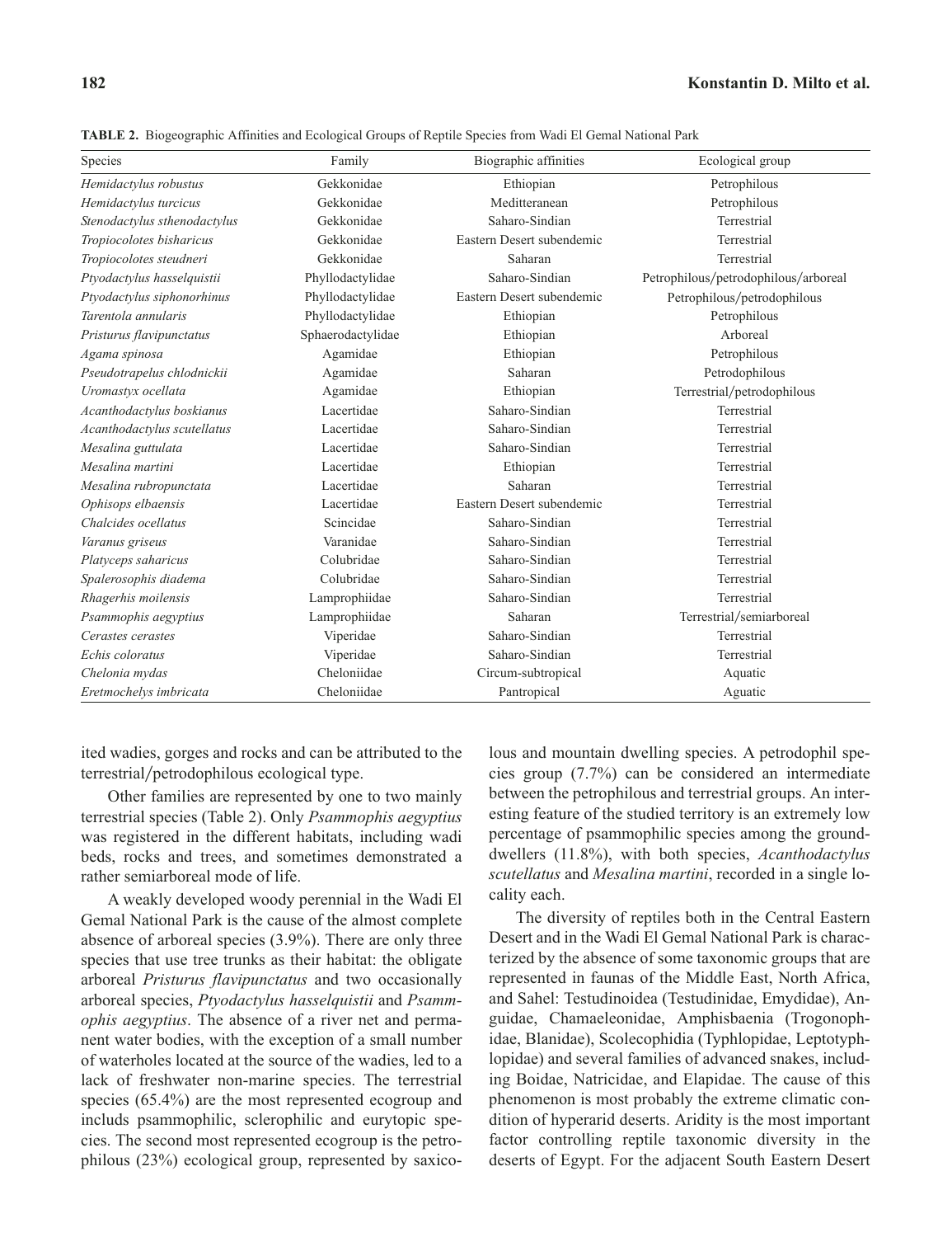



**Fig. 4.** Taxonomic diversity of reptiles at different subregions of the Eastern Desert.

and Mediterranean coast, the highest level of diversity is known from relatively more humid territories.

## **Central Eastern Desert Herpetocomplex**  ã **Diversity**

Floristically, the territory of the Central Eastern Desert belongs to the Saharo-Arabian chorotype (Galal, 2011). The Wadi El Gemal – Hamata area is classified as a part of the southern (Nubian) section of the Eastern Desert (Mahmoud, 2010). Herpetologically, the central part of the desert is the most depleted and includes only 27 native species (Baha El Din, 2006; Milto, 2017). According to our results, the species list of the Central Eastern Desert is enriched by two new species and now consists of 29 native terrestrial species. Thus the quotient of similarity of the herpetofauna of the North Eastern Desert and Central Eastern Desert is 78%. The difference in the number of species in the North and Central Eastern Deserts is not significant (30 and 29 species, respectively). The South Eastern Desert subregion has the highest species diversity among the subregions of the Eastern Desert (38 species). The similarity of herpetofaunas between the South Eastern Desert and Central Eastern Desert is 72% (38 and 29 species, respectively) (Milto, 2017, with modifications; see Fig. 4).

The level of endemism in reptiles of the Eastern Desert is low. No reptile species are completely endemic to the territory of the Eastern Desert, and the subendemic species and species with an Sudano-Ethiopian origin accounted for 7.8% of all species; these are *Ptyodactylus siphonorhinus*, *Tropiocolotes bisharicus*, and *Ophisops elbaensis*. Only one species, *P. siphonorhinus*, is distributed principally in the Eastern Desert and can be a corresponding species for this desert. *Tropiocolotes bisharicus* and *Ophisops elbaensis* penetrate to the Central Eastern Desert from the south and remove the zoogeographical border of the South Eastern Desert to the north, up to the Hamata mountains.

The species list of the Wadi El Gemal National Park now includes 2 marine and 26 terrestrial species, which is 92.9% of all species of the Central Eastern Desert and 50.9% of the Eastern Desert species. Biogeographically, most species relate to the Sahara-Sindian (46.2%) and Ethiopo-Nubian groups (23.1%); the remaining biogeographic groups are represented to a lesser extent by the Saharan (15.4%), Eastern Desert subendemic (11.5%) and Mediterranean (3.8%) faunal element. Lastly, one